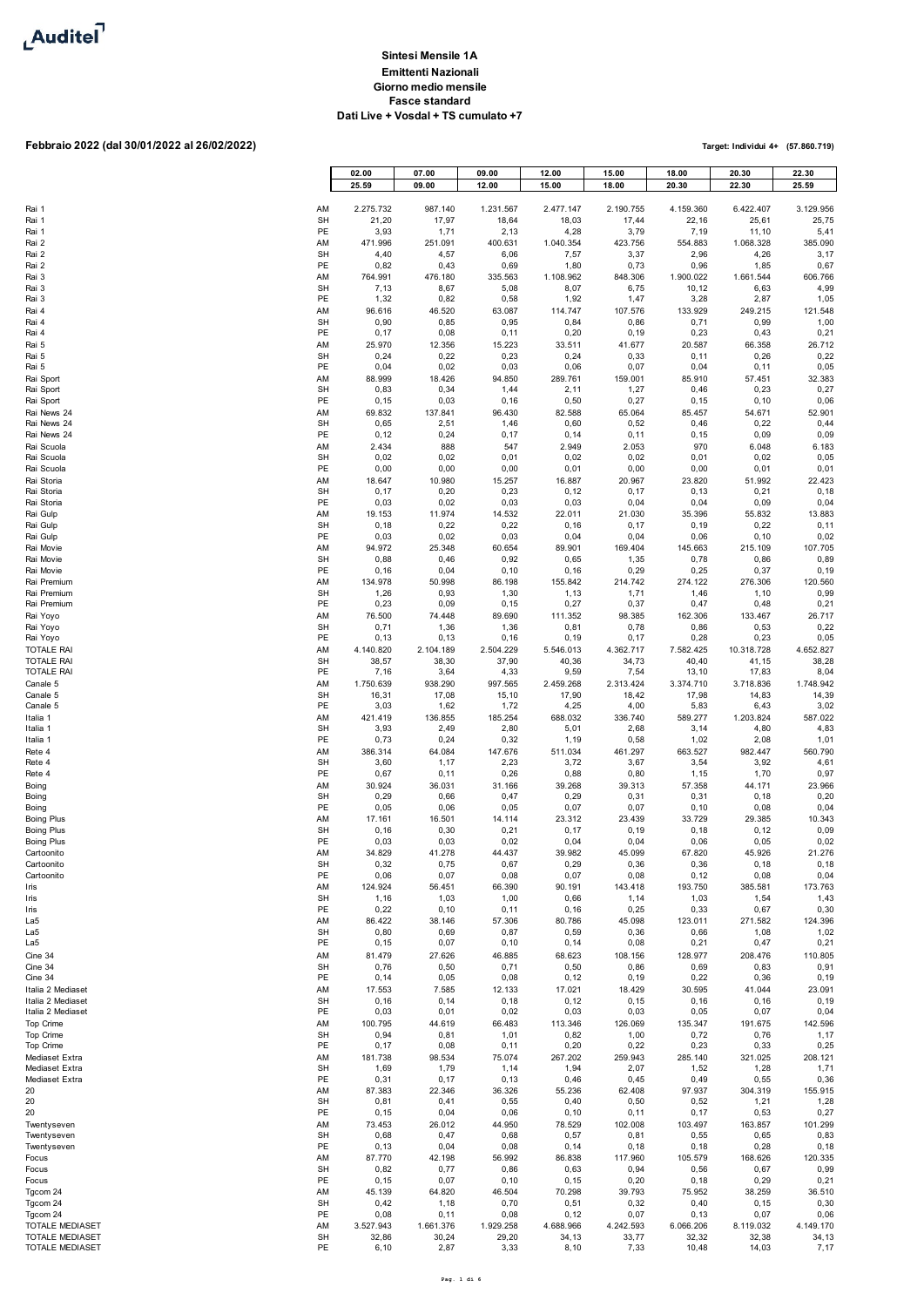

 $\mathbf{r}$ 

# **Febbraio 2022 (dal 30/01/2022 al 26/02/2022)**

|                                                                                                  |                 | 02.00<br>25.59    | 07.00<br>09.00    | 09.00<br>12.00 | 12.00<br>15.00 | 15.00<br>18.00      | 18.00<br>20.30    | 20.30<br>22.30      | 22.30<br>25.59      |
|--------------------------------------------------------------------------------------------------|-----------------|-------------------|-------------------|----------------|----------------|---------------------|-------------------|---------------------|---------------------|
|                                                                                                  |                 |                   |                   |                |                |                     |                   |                     |                     |
| La7                                                                                              | AM              | 323.313           | 182.322           | 208.619        | 386.931        | 270.757             | 405.459           | 1.052.134           | 423.885             |
| La7                                                                                              | <b>SH</b>       | 3,01              | 3,32              | 3,16           | 2,82           | 2,16                | 2,16              | 4,20                | 3,49                |
| La7                                                                                              | PE              | 0,56              | 0,32              | 0,36           | 0,67           | 0,47                | 0,70              | 1,82                | 0,73                |
| La7d<br>La7d                                                                                     | AM<br>SH        | 38.228<br>0,36    | 11.187<br>0,20    | 23.243<br>0,35 | 29.014<br>0,21 | 53.709<br>0,43      | 62.792<br>0,33    | 73.139<br>0,29      | 66.989<br>0,55      |
| La7d                                                                                             | PE              | 0,07              | 0,02              | 0,04           | 0,05           | 0,09                | 0, 11             | 0, 13               | 0, 12               |
| <b>TOTALE LA7</b>                                                                                | AM              | 361.542           | 193.510           | 231.861        | 415.945        | 324.466             | 468.251           | 1.125.273           | 490.874             |
| <b>TOTALE LA7</b>                                                                                | <b>SH</b>       | 3,37              | 3,52              | 3,51           | 3,03           | 2,58                | 2,49              | 4,49                | 4,04                |
| <b>TOTALE LA7</b>                                                                                | PE<br>AM        | 0,62<br>12.065    | 0,33<br>$\pmb{0}$ | 0,40<br>191    | 0,72<br>4.677  | 0,56<br>7.438       | 0,81<br>25.006    | 1,94                | 0,85<br>22.280      |
| 7 Gold Locale<br>7 Gold Locale                                                                   | <b>SH</b>       | 0, 11             | 0,00              | 0,00           | 0,03           | 0,06                | 0, 13             | 55.867<br>0,22      | 0, 18               |
| 7 Gold Locale                                                                                    | PE              | 0,02              | 0,00              | 0,00           | 0,01           | 0,01                | 0,04              | 0, 10               | 0,04                |
| 7 Gold Totale                                                                                    | AM              | 12.065            | 0                 | 191            | 4.677          | 7.438               | 25.006            | 55.867              | 22.280              |
| 7 Gold Totale                                                                                    | <b>SH</b>       | 0, 11             | 0,00              | 0,00           | 0,03           | 0,06                | 0, 13             | 0,22                | 0, 18               |
| 7 Gold Totale<br><b>Sky Atlantic</b>                                                             | PE<br>AM        | 0,02<br>6.898     | 0,00<br>4.269     | 0,00<br>3.783  | 0,01<br>6.771  | 0,01<br>7.111       | 0,04<br>7.444     | 0, 10<br>12.421     | 0,04<br>9.121       |
| <b>Sky Atlantic</b>                                                                              | <b>SH</b>       | 0,06              | 0,08              | 0,06           | 0,05           | 0,06                | 0,04              | 0,05                | 0,08                |
| Sky Atlantic                                                                                     | PE              | 0,01              | 0,01              | 0,01           | 0,01           | 0,01                | 0,01              | 0,02                | 0,02                |
| Sky Atlantic +1                                                                                  | AM              | 2.300             | 872               | 1.228          | 1.727          | 3.664               | 3.756             | 3.795               | 3.375               |
| Sky Atlantic +1                                                                                  | <b>SH</b><br>PE | 0,02<br>0,00      | 0,02<br>0,00      | 0,02<br>0,00   | 0,01<br>0,00   | 0,03<br>0,01        | 0,02<br>0,01      | 0,02<br>0,01        | 0,03<br>0,01        |
| Sky Atlantic +1<br>Sky Cinema 4K                                                                 | AM              | 1.638             | 576               | 1.085          | 1.059          | 3.544               | 1.612             | 4.136               | 1.420               |
| Sky Cinema 4K                                                                                    | <b>SH</b>       | 0,02              | 0,01              | 0,02           | 0,01           | 0,03                | 0,01              | 0,02                | 0,01                |
| Sky Cinema 4K                                                                                    | PE              | 0,00              | 0,00              | 0,00           | 0,00           | 0,01                | 0,00              | 0,01                | 0,00                |
| Sky Cinema Action                                                                                | AM              | 9.749             | 1.611             | 4.718          | 7.911          | 14.297              | 15.214            | 22.818              | 15.512              |
| Sky Cinema Action<br>Sky Cinema Action                                                           | <b>SH</b><br>PE | 0,09<br>0,02      | 0,03<br>0,00      | 0,07<br>0,01   | 0,06<br>0,01   | 0, 11<br>0,02       | 0,08<br>0,03      | 0,09<br>0,04        | 0, 13<br>0,03       |
| Sky Cinema Uno                                                                                   | AM              | 13.822            | 2.541             | 6.180          | 11.889         | 17.643              | 17.509            | 45.560              | 17.286              |
| Sky Cinema Uno                                                                                   | <b>SH</b>       | 0, 13             | 0,05              | 0,09           | 0,09           | 0, 14               | 0,09              | 0, 18               | 0, 14               |
| Sky Cinema Uno<br>Sky Cinema Uno +24                                                             | PE<br>AM        | 0,02<br>6.731     | 0,00<br>2.859     | 0,01<br>3.925  | 0,02           | 0,03<br>12.848      | 0,03<br>9.592     | 0,08                | 0,03<br>5.749       |
| Sky Cinema Uno +24                                                                               | <b>SH</b>       | 0,06              | 0,05              | 0,06           | 8.218<br>0,06  | 0, 10               | 0,05              | 13.448<br>0,05      | 0,05                |
| Sky Cinema Uno +24                                                                               | PE              | 0,01              | 0,00              | 0,01           | 0,01           | 0,02                | 0,02              | 0,02                | 0,01                |
| Sky Cinema Collection                                                                            | AM              | 8.745             | 2.025             | 4.840          | 7.492          | 13.051              | 14.374            | 21.415              | 12.014              |
| Sky Cinema Collection                                                                            | <b>SH</b><br>PE | 0,08<br>0,02      | 0,04<br>0,00      | 0,07           | 0,05           | 0, 10<br>0,02       | 0,08<br>0,02      | 0,09                | 0, 10<br>0,02       |
| Sky Cinema Collection<br>Sky Cinema Comedy                                                       | AM              | 4.696             | 1.590             | 0,01<br>3.196  | 0,01<br>3.886  | 5.975               | 6.496             | 0,04<br>10.427      | 7.145               |
| Sky Cinema Comedy                                                                                | <b>SH</b>       | 0,04              | 0,03              | 0,05           | 0,03           | 0,05                | 0,03              | 0,04                | 0,06                |
| Sky Cinema Comedy                                                                                | PE              | 0,01              | 0,00              | 0,01           | 0,01           | 0,01                | 0,01              | 0,02                | 0,01                |
| Sky Cinema Drama<br>Sky Cinema Drama                                                             | AM<br><b>SH</b> | 3.233<br>0,03     | 1.127<br>0,02     | 1.980<br>0,03  | 2.482<br>0,02  | 3.940<br>0,03       | 3.914<br>0,02     | 7.915<br>0,03       | 5.941<br>0,05       |
| Sky Cinema Drama                                                                                 | PE              | 0,01              | 0,00              | 0,00           | 0,00           | 0,01                | 0,01              | 0,01                | 0,01                |
| Sky Cinema Due                                                                                   | AM              | 7.294             | 3.954             | 2.541          | 4.922          | 10.048              | 9.864             | 22.035              | 11.018              |
| Sky Cinema Due                                                                                   | <b>SH</b>       | 0,07              | 0,07              | 0,04           | 0,04           | 0,08                | 0,05              | 0,09                | 0,09                |
| Sky Cinema Due                                                                                   | PE              | 0,01<br>5.388     | 0,01              | 0,00           | 0,01           | 0,02                | 0,02              | 0,04<br>10.970      | 0,02<br>7.174       |
| Sky Cinema Due +24<br>Sky Cinema Due +24                                                         | AM<br><b>SH</b> | 0,05              | 1.879<br>0,03     | 2.136<br>0,03  | 4.116<br>0,03  | 10.520<br>0,08      | 7.688<br>0,04     | 0,04                | 0,06                |
| Sky Cinema Due +24                                                                               | PE              | 0,01              | 0,00              | 0,00           | 0,01           | 0,02                | 0,01              | 0,02                | 0,01                |
| Sky Cinema Family                                                                                | AM              | 5.159             | 1.341             | 3.080          | 6.572          | 8.861               | 8.551             | 9.831               | 5.266               |
| Sky Cinema Family                                                                                | <b>SH</b><br>PE | 0,05              | 0,02              | 0,05           | 0,05           | 0,07                | 0,05              | 0,04                | 0,04                |
| Sky Cinema Family<br>Sky Cinema Romance                                                          | AM              | 0,01<br>5.293     | 0,00<br>813       | 0,01<br>1.850  | 0,01<br>4.906  | 0,02<br>7.937       | 0,01<br>6.719     | 0,02<br>11.333      | 0,01<br>9.529       |
| Sky Cinema Romance                                                                               | <b>SH</b>       | 0,05              | 0,01              | 0,03           | 0,04           | 0,06                | 0,04              | 0,05                | 0,08                |
| Sky Cinema Romance                                                                               | PE              | 0,01              | 0,00              | 0,00           | 0,01           | 0,01                | 0,01              | 0,02                | 0,02                |
| Sky Cinema Suspense                                                                              | AM<br><b>SH</b> | 5.171<br>0,05     | 1.778             | 3.812          | 5.237          | 7.455               | 7.742<br>0,04     | 13.087              | 6.264<br>0,05       |
| Sky Cinema Suspense<br>Sky Cinema Suspense                                                       | PE              | 0,01              | 0,03<br>0,00      | 0,06<br>0,01   | 0,04<br>0,01   | 0,06<br>0,01        | 0,01              | 0,05<br>0,02        | 0,01                |
| <b>Sky Documentaries</b>                                                                         | AM              | 2.642             | 1.245             | 1.405          | 2.407          | 3.304               | 4.284             | 5.755               | 3.857               |
| <b>Sky Documentaries</b>                                                                         | <b>SH</b>       | 0,02              | 0,02              | 0,02           | 0,02           | 0,03                | 0,02              | 0,02                | 0,03                |
| <b>Sky Documentaries</b><br>Sky Documentaries +1                                                 | PE<br>AM        | 0,00<br>1.778     | 0,00<br>639       | 0,00<br>958    | 0,00<br>1.815  | 0,01<br>2.276       | 0,01<br>2.611     | 0,01<br>2.894       | 0,01<br>2.925       |
| Sky Documentaries +1                                                                             | <b>SH</b>       | 0,02              | 0,01              | 0,01           | 0,01           | 0,02                | 0,01              | 0,01                | 0,02                |
| Sky Documentaries +1                                                                             | PE              | 0,00              | 0,00              | 0,00           | 0,00           | 0,00                | 0,00              | 0,01                | 0,01                |
| Sky Investigation                                                                                | AM              | 14.771            | 6.207             | 7.478          | 15.974         | 19.705              | 28.895            | 30.792              | 16.721              |
| Sky Investigation<br>Sky Investigation                                                           | <b>SH</b><br>PE | 0, 14<br>0,03     | 0, 11<br>0,01     | 0,11<br>0,01   | 0, 12<br>0,03  | 0, 16<br>0,03       | 0, 15<br>0,05     | 0, 12<br>0,05       | 0, 14<br>0,03       |
| Sky Investigation +1                                                                             | AM              | 9.316             | 3.841             | 7.292          | 9.608          | 13.843              | 13.134            | 16.737              | 10.270              |
| Sky Investigation +1                                                                             | <b>SH</b>       | 0,09              | 0,07              | 0, 11          | 0,07           | 0, 11               | 0,07              | 0,07                | 0,08                |
| Sky Investigation +1                                                                             | PE              | 0,02              | 0,01              | 0,01           | 0,02           | 0,02                | 0,02              | 0,03                | 0,02                |
| Sky Meteo24<br>Sky Meteo24                                                                       | AM<br><b>SH</b> | 315<br>0,00       | 423<br>0,01       | 226<br>0,00    | 212<br>0,00    | 622<br>0,00         | 664<br>0,00       | 439<br>0,00         | 174<br>0,00         |
| Sky Meteo24                                                                                      | PE              | 0,00              | 0,00              | 0,00           | 0,00           | 0,00                | 0,00              | 0,00                | 0,00                |
| Sky Nature                                                                                       | AM              | 4.417             | 1.312             | 2.457          | 4.514          | 7.858               | 9.768             | 6.291               | 5.244               |
| Sky Nature                                                                                       | <b>SH</b>       | 0,04              | 0,02              | 0,04           | 0,03           | 0,06                | 0,05              | 0,03                | 0,04                |
| <b>Sky Nature</b>                                                                                | PE<br>AM        | 0,01<br>$\pmb{0}$ | 0,00<br>$\pmb{0}$ | 0,00<br>0      | 0,01<br>0      | 0,01<br>$\mathbf 0$ | 0,02<br>$\pmb{0}$ | 0,01<br>$\mathbf 0$ | 0,01<br>$\mathbf 0$ |
| On Board Sky (F1) / Fly View (Moto GP)<br>On Board Sky (F1) / Fly View (Moto GP)                 | <b>SH</b>       | 0,00              | 0,00              | 0,00           | 0,00           | 0,00                | 0,00              | 0,00                | 0,00                |
| On Board Sky (F1) / Fly View (Moto GP)                                                           | PE              | 0,00              | 0,00              | 0,00           | 0,00           | 0,00                | 0,00              | 0,00                | 0,00                |
| Sky On Demand 1 HD                                                                               | AM              | 7.625             | 50.161            | 9.798          | 3.033          | 979                 | 446               | 159                 | 16                  |
| Sky On Demand 1 HD                                                                               | <b>SH</b>       | 0,07              | 0,91              | 0, 15          | 0,02           | 0,01                | 0,00              | 0,00                | 0,00                |
| Sky On Demand 1 HD<br>Sky On Demand 1 SD                                                         | PE<br>AM        | 0,01<br>84        | 0,09<br>480       | 0,02<br>131    | 0,01<br>0      | 0,00<br>0           | 0,00<br>0         | 0,00<br>$\mathbf 0$ | 0,00<br>$^{\circ}$  |
| Sky On Demand 1 SD                                                                               | <b>SH</b>       | 0,00              | 0,01              | 0,00           | 0,00           | 0,00                | 0,00              | 0,00                | 0,00                |
| Sky On Demand 1 SD                                                                               | PE              | 0,00              | 0,00              | 0,00           | 0,00           | 0,00                | 0,00              | 0,00                | 0,00                |
| Race Control (F1) / On Board Mix (MotoGP) / HL                                                   | AM              | $\overline{1}$    | $\mathbf 0$       | 3              | 0              | 3                   | 0                 | $\mathbf 0$         | 0                   |
| Race Control (F1) / On Board Mix (MotoGP) / HL<br>Race Control (F1) / On Board Mix (MotoGP) / HL | <b>SH</b><br>PE | 0,00<br>0,00      | 0,00<br>0,00      | 0,00<br>0,00   | 0,00<br>0,00   | 0,00<br>0,00        | 0,00<br>0,00      | 0,00<br>0,00        | 0,00<br>0,00        |
| <b>Sky Serie</b>                                                                                 | AM              | 5.756             | 4.125             | 3.646          | 6.302          | 5.018               | 10.409            | 11.970              | 5.559               |
| Sky Serie                                                                                        | <b>SH</b>       | 0,05              | 0,08              | 0,06           | 0,05           | 0,04                | 0,06              | 0,05                | 0,05                |
| Sky Serie                                                                                        | PE              | 0,01              | 0,01              | 0,01           | 0,01           | 0,01                | 0,02              | 0,02                | 0,01                |
| Sky Serie +1                                                                                     | AM              | 1.881             | 731               | 955            | 1.894          | 2.650               | 2.187             | 5.433               | 2.436               |
| Sky Serie +1<br>Sky Serie +1                                                                     | <b>SH</b><br>PE | 0,02<br>0,00      | 0,01<br>0,00      | 0,01<br>0,00   | 0,01<br>0,00   | 0,02<br>0,00        | 0,01<br>0,00      | 0,02<br>0,01        | 0,02<br>0,00        |
| Sky Sport 24                                                                                     | AM              | 22.878            | 9.820             | 12.828         | 30.344         | 30.115              | 41.847            | 33.090              | 34.114              |
|                                                                                                  |                 |                   |                   |                |                |                     |                   |                     |                     |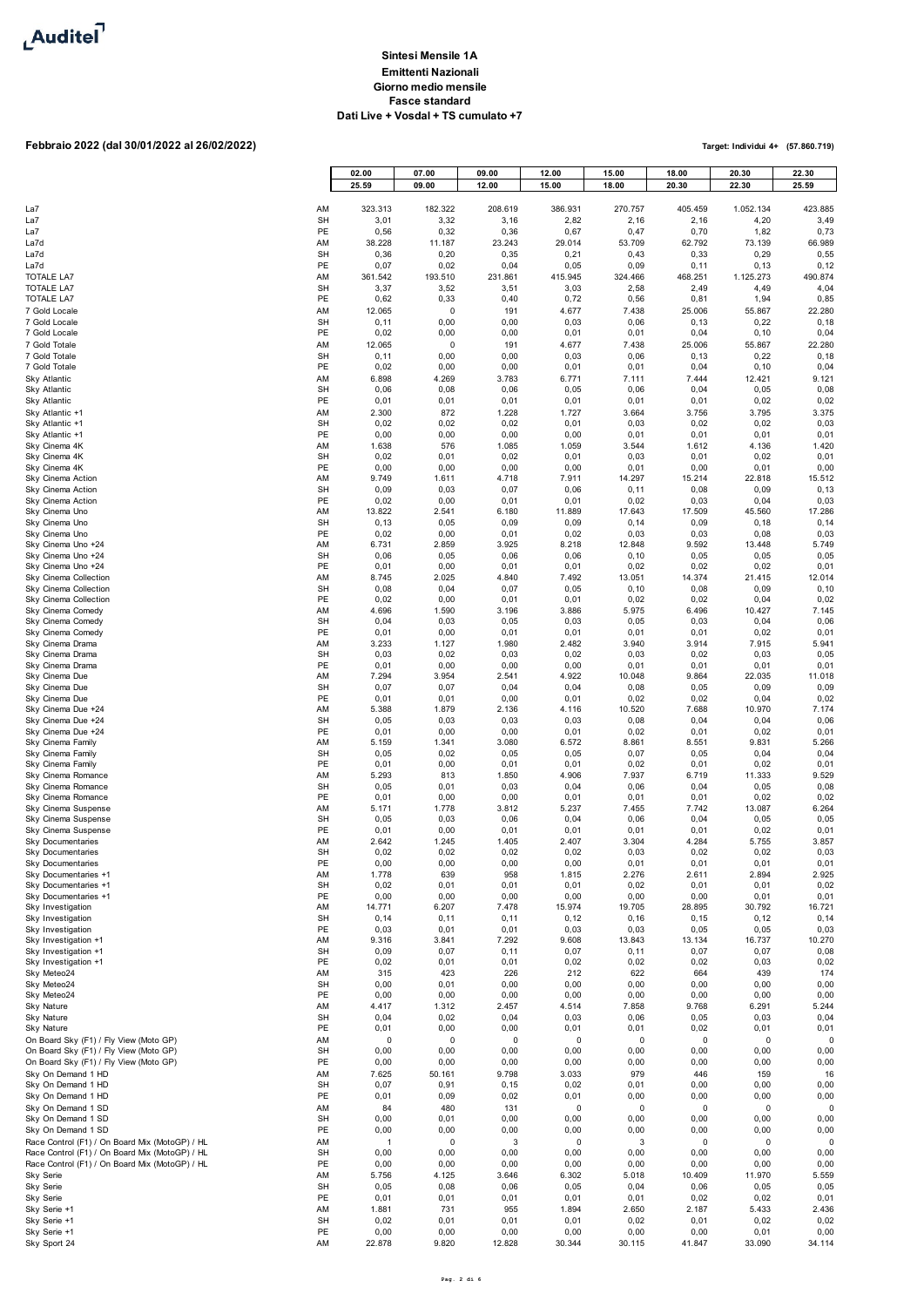

## **Febbraio 2022 (dal 30/01/2022 al 26/02/2022)**

|                                              |                 | 02.00                  | 07.00                  | 09.00                  | 12.00                  | 15.00                           | 18.00                  | 20.30             | 22.30           |
|----------------------------------------------|-----------------|------------------------|------------------------|------------------------|------------------------|---------------------------------|------------------------|-------------------|-----------------|
|                                              |                 | 25.59                  | 09.00                  | 12.00                  | 15.00                  | 18.00                           | 20.30                  | 22.30             | 25.59           |
| Sky Sport 24                                 | SH<br>PE        | 0,21                   | 0, 18                  | 0, 19                  | 0,22                   | 0,24                            | 0,22                   | 0, 13             | 0,28            |
| Sky Sport 24<br>Sky Sport 251                | AM              | 0,04<br>7.860          | 0,02<br>$\mathbf{1}$   | 0,02<br>61             | 0,05<br>13.786         | 0,05<br>5.953                   | 0,07<br>7.127          | 0,06<br>39.076    | 0,06<br>9.456   |
| Sky Sport 251                                | SH              | 0,07                   | 0,00                   | 0,00                   | 0, 10                  | 0,05                            | 0,04                   | 0, 16             | 0,08            |
| Sky Sport 251<br>Sky Sport 252               | PE<br>AM        | 0,01<br>2.797          | 0,00<br>$\mathbf{1}$   | 0,00<br>14             | 0,02<br>781            | 0,01<br>2.589                   | 0,01<br>6.769          | 0,07<br>14.568    | 0,02<br>3.106   |
| Sky Sport 252                                | SH              | 0,03                   | 0,00                   | 0,00                   | 0,01                   | 0,02                            | 0,04                   | 0,06              | 0,03            |
| Sky Sport 252                                | PE              | 0,00                   | 0,00                   | 0,00                   | 0,00                   | 0,00                            | 0,01                   | 0,03              | 0,01            |
| Sky Sport 253<br>Sky Sport 253               | AM<br>SH        | 1.015<br>0,01          | $\sqrt{2}$<br>0,00     | 9<br>0,00              | 698<br>0,01            | 2.840<br>0,02                   | 2.864<br>0,02          | 2.647<br>0,01     | 343<br>0,00     |
| Sky Sport 253                                | PE              | 0,00                   | 0,00                   | 0,00                   | 0,00                   | 0,00                            | 0,00                   | 0,00              | 0,00            |
| Sky Sport 254<br>Sky Sport 254               | AM<br><b>SH</b> | 643<br>0,01            | 0<br>0,00              | 3<br>0,00              | 727<br>0,01            | 1.458<br>0,01                   | 3.144<br>0,02          | 384<br>0,00       | 71<br>0,00      |
| Sky Sport 254                                | PE              | 0,00                   | 0,00                   | 0,00                   | 0,00                   | 0,00                            | 0,01                   | 0,00              | 0,00            |
| Sky Sport 255<br>Sky Sport 255               | AM<br><b>SH</b> | 328<br>0,00            | $\overline{1}$<br>0,00 | $\overline{1}$<br>0,00 | 515<br>0,00            | 1.347<br>0,01                   | 847<br>0,00            | 58<br>0,00        | 15<br>0,00      |
| Sky Sport 255                                | PE              | 0,00                   | 0,00                   | 0,00                   | 0,00                   | 0,00                            | 0,00                   | 0,00              | 0,00            |
| Sky Sport 256                                | AM              | 207                    | 0                      | $\overline{2}$         | 326                    | 561                             | 694                    | 218               | 34              |
| Sky Sport 256<br>Sky Sport 256               | <b>SH</b><br>PE | 0,00<br>0,00           | 0,00<br>0,00           | 0,00<br>0,00           | 0,00<br>0,00           | 0,00<br>0,00                    | 0,00<br>0,00           | 0,00<br>0,00      | 0,00<br>0,00    |
| Sky Sport 257                                | AM              | 217                    | 0                      | $\overline{4}$         | 167                    | 500                             | 1.235                  | 42                | 9               |
| Sky Sport 257<br>Sky Sport 257               | <b>SH</b><br>PE | 0,00<br>0,00           | 0,00<br>0,00           | 0,00<br>0,00           | 0,00<br>0,00           | 0,00<br>0,00                    | 0,01<br>0,00           | 0,00<br>0,00      | 0,00<br>0,00    |
| Sky Sport 258                                | ΑM              | 48                     | 0                      | 0                      | 53                     | 231                             | 84                     | 7                 | 22              |
| Sky Sport 258<br>Sky Sport 258               | SH<br>PE        | 0,00<br>0,00           | 0,00<br>0,00           | 0,00<br>0,00           | 0,00<br>0,00           | 0,00<br>0,00                    | 0,00<br>0,00           | 0,00<br>0,00      | 0,00<br>0,00    |
| Sky Sport 259                                | AM              | 21                     | 0                      | 0                      | 5                      | 73                              | 37                     | 68                | 11              |
| Sky Sport 259                                | <b>SH</b>       | 0,00                   | 0,00                   | 0,00                   | 0,00                   | 0,00                            | 0,00                   | 0,00              | 0,00            |
| Sky Sport 259<br>Sky Sport 260               | PE<br>AM        | 0,00<br>$\overline{1}$ | 0,00<br>0              | 0,00<br>0              | 0,00<br>$\overline{1}$ | 0,00<br>$\mathbf{1}$            | 0,00<br>$\mathbf{1}$   | 0,00<br>2         | 0,00<br>0       |
| Sky Sport 260                                | SH              | 0,00                   | 0,00                   | 0,00                   | 0,00                   | 0,00                            | 0,00                   | 0,00              | 0,00            |
| Sky Sport 260<br>Sky Sport 261               | PE<br>AM        | 0,00<br>$\mathbf{1}$   | 0,00<br>0              | 0,00<br>0              | 0,00<br>$\sqrt{2}$     | 0,00<br>$\overline{\mathbf{c}}$ | 0,00<br>$\overline{4}$ | 0,00<br>1         | 0,00<br>0       |
| Sky Sport 261                                | SH              | 0,00                   | 0,00                   | 0,00                   | 0,00                   | 0,00                            | 0,00                   | 0,00              | 0,00            |
| Sky Sport 261<br>Sky Sport 4K                | PE<br>ΑM        | 0,00<br>2.231          | 0,00<br>46             | 0,00<br>48             | 0,00<br>3.603          | 0,00<br>828                     | 0,00<br>1.297          | 0,00<br>11.538    | 0,00<br>3.847   |
| Sky Sport 4K                                 | SH              | 0,02                   | 0,00                   | 0,00                   | 0,03                   | 0,01                            | 0,01                   | 0,05              | 0,03            |
| Sky Sport 4K<br>Sky Sport Action             | PE<br>ΑM        | 0,00<br>1.773          | 0,00<br>134            | 0,00<br>511            | 0,01<br>1.345          | 0,00<br>3.409                   | 0,00<br>2.828          | 0,02<br>5.524     | 0,01<br>2.260   |
| Sky Sport Action                             | SH              | 0,02                   | 0,00                   | 0,01                   | 0,01                   | 0,03                            | 0,02                   | 0,02              | 0,02            |
| Sky Sport Action<br>Sky Sport Arena          | PE<br>AM        | 0,00<br>3.463          | 0,00<br>156            | 0,00<br>566            | 0,00<br>1.613          | 0,01<br>8.303                   | 0,00<br>6.783          | 0,01<br>9.335     | 0,00<br>4.137   |
| Sky Sport Arena                              | SH              | 0,03                   | 0,00                   | 0,01                   | 0,01                   | 0,07                            | 0,04                   | 0,04              | 0,03            |
| Sky Sport Arena<br>Sky Sport Calcio          | PE<br>AM        | 0,01<br>13.064         | 0,00<br>665            | 0,00<br>676            | 0,00<br>31.439         | 0,01<br>13.438                  | 0,01<br>9.025          | 0,02<br>43.248    | 0,01<br>18.464  |
| Sky Sport Calcio                             | SH              | 0,12                   | 0,01                   | 0,01                   | 0,23                   | 0, 11                           | 0,05                   | 0,17              | 0, 15           |
| Sky Sport Calcio<br>Sky Sport F1             | PE<br>AM        | 0,02<br>1.101          | 0,00<br>820            | 0,00<br>759            | 0,05<br>1.869          | 0,02<br>1.584                   | 0,02<br>1.551          | 0,07<br>1.587     | 0,03<br>939     |
| Sky Sport F1                                 | <b>SH</b>       | 0,01                   | 0,01                   | 0,01                   | 0,01                   | 0,01                            | 0,01                   | 0,01              | 0,01            |
| Sky Sport F1                                 | PE              | 0,00                   | 0,00                   | 0,00                   | 0,00                   | 0,00                            | 0,00                   | 0,00              | 0,00            |
| Sky Sport Football<br>Sky Sport Football     | ΑM<br>SH        | 3.954<br>0,04          | 270<br>0,00            | 721<br>0,01            | 3.720<br>0,03          | 8.820<br>0,07                   | 7.556<br>0,04          | 11.159<br>0,04    | 3.484<br>0,03   |
| Sky Sport Football                           | PE              | 0,01                   | 0,00                   | 0,00                   | 0,01                   | 0,02                            | 0,01                   | 0,02              | 0,01            |
| Sky Sport Nba<br>Sky Sport Nba               | AM<br>SH        | 1.689<br>0,02          | 275<br>0,01            | 998<br>0,02            | 2.248<br>0,02          | 2.225<br>0,02                   | 2.203<br>0,01          | 3.069<br>0,01     | 2.131<br>0,02   |
| Sky Sport Nba                                | PE              | 0,00                   | 0,00                   | 0,00                   | 0,00                   | 0,00                            | 0,00                   | 0,01              | 0,00            |
| Sky Sport Moto GP<br>Sky Sport Moto GP       | AM<br><b>SH</b> | 1.025<br>0,01          | 136<br>0,00            | 1.579<br>0,02          | 1.014<br>0,01          | 1.752<br>0,01                   | 2.276<br>0,01          | 1.063<br>0,00     | 912<br>0,01     |
| Sky Sport Moto GP                            | PE              | 0,00                   | 0,00                   | 0,00                   | 0,00                   | 0,00                            | 0,00                   | 0,00              | 0,00            |
| Sky Sport Tennis<br>Sky Sport Tennis         | AM<br>SH        | 3.059<br>0,03          | 649<br>0,01            | 1.186<br>0,02          | 3.100<br>0,02          | 5.403<br>0,04                   | 6.080<br>0,03          | 4.789<br>0,02     | 4.161<br>0,03   |
| Sky Sport Tennis                             | PE              | 0,01                   | 0,00                   | 0,00                   | 0,01                   | 0,01                            | 0,01                   | 0,01              | 0,01            |
| Sky Sport Uno<br>Sky Sport Uno               | AM<br><b>SH</b> | 15.047<br>0, 14        | 962<br>0,02            | 1.534<br>0,02          | 6.904<br>0,05          | 13.302<br>0,11                  | 24.668<br>0, 13        | 74.222<br>0, 30   | 22.640<br>0, 19 |
| Sky Sport Uno                                | PE              | 0,03                   | 0,00                   | 0,00                   | 0,01                   | 0,02                            | 0,04                   | 0, 13             | 0,04            |
| Sky Sport Uno DTT<br>Sky Sport Uno DTT       | AM<br>SH        | 898<br>0,01            | 59<br>0,00             | 112<br>0,00            | 246<br>0,00            | 658<br>0,01                     | 1.811<br>0,01          | 5.251<br>0,02     | 864<br>0,01     |
| Sky Sport Uno DTT                            | PE              | 0,00                   | 0,00                   | 0,00                   | 0,00                   | 0,00                            | 0,00                   | 0,01              | 0,00            |
| Sky Tg24<br>Sky Tg24                         | AM<br>SH        | 40.067<br>0,37         | 61.049<br>1,11         | 42.703<br>0,65         | 65.242<br>0,47         | 39.928<br>0,32                  | 71.755<br>0,38         | 41.436<br>0,17    | 21.052<br>0,17  |
| Sky Tg24                                     | PE              | 0,07                   | 0, 11                  | 0,07                   | 0, 11                  | 0,07                            | 0, 12                  | 0,07              | 0,04            |
| Sky Tg24 (50)                                | AM              | 30.909                 | 46.046                 | 35.257                 | 55.015                 | 29.138                          | 45.965                 | 23.366            | 19.247          |
| Sky Tg24 (50)<br>Sky Tg24 (50)               | SH<br>PE        | 0,29<br>0,05           | 0,84<br>0,08           | 0,53<br>0,06           | 0,40<br>0, 10          | 0,23<br>0,05                    | 0,24<br>0,08           | 0,09<br>0,04      | 0, 16<br>0,03   |
| Sky Tg24 Primo Piano                         | AM              | 878                    | 1.073                  | 1.300                  | 924                    | 1.239                           | 1.100                  | 950               | 825             |
| Sky Tg24 Primo Piano<br>Sky Tg24 Primo Piano | SH<br>PE        | 0,01<br>0,00           | 0,02<br>0,00           | 0,02<br>0,00           | 0,01<br>0,00           | 0,01<br>0,00                    | 0,01<br>0,00           | 0,00<br>0,00      | 0,01<br>0,00    |
| Sky Uno                                      | AM              | 34.211                 | 5.741                  | 10.747                 | 27.770                 | 28.661                          | 29.020                 | 120.898           | 69.870          |
| Sky Uno<br>Sky Uno                           | SH<br>PE        | 0,32<br>0,06           | 0, 10<br>0,01          | 0, 16<br>0,02          | 0,20<br>0,05           | 0,23<br>0,05                    | 0, 15<br>0,05          | 0,48<br>0,21      | 0,57<br>0, 12   |
| Sky Uno +1                                   | AM              | 9.149                  | 1.992                  | 4.083                  | 12.402                 | 10.435                          | 13.893                 | 15.785            | 16.912          |
| Sky Uno +1<br>Sky Uno +1                     | <b>SH</b><br>PE | 0,09<br>0,02           | 0,04<br>0,00           | 0,06<br>0,01           | 0,09<br>0,02           | 0,08<br>0,02                    | 0,07<br>0,02           | 0,06<br>0,03      | 0, 14<br>0,03   |
| Cielo                                        | ΑM              | 91.043                 | 17.818                 | 30.858                 | 86.464                 | 152.141                         | 135.354                | 200.826           | 148.685         |
| Cielo                                        | SH              | 0,85                   | 0,32                   | 0,47                   | 0,63                   | 1,21                            | 0,72                   | 0,80              | 1,22            |
| Cielo<br>TV8                                 | PE<br>AM        | 0, 16<br>162.295       | 0,03<br>41.405         | 0,05<br>90.371         | 0, 15<br>168.700       | 0,26<br>263.069                 | 0,23<br>239.376        | 0,35<br>383.005   | 0,26<br>200.278 |
| TV8                                          | SH              | 1,51                   | 0,75                   | 1,37                   | 1,23                   | 2,09                            | 1,28                   | 1,53              | 1,65            |
| TV8<br>TOTALE SKY                            | PE<br>AM        | 0,28<br>586.576        | 0,07<br>285.522        | 0, 16<br>315.632       | 0,29<br>643.969        | 0,45<br>813.156                 | 0,41<br>860.067        | 0,66<br>1.336.873 | 0,35<br>751.903 |
| <b>TOTALE SKY</b>                            | SH              | 5,46                   | 5,20                   | 4,78                   | 4,69                   | 6,47                            | 4,58                   | 5,33              | 6,19            |
| TOTALE SKY<br>Blaze                          | PE<br>AM        | 1,01<br>1.773          | 0,49<br>945            | 0,55<br>1.164          | 1, 11<br>1.386         | 1,41<br>2.203                   | 1,49<br>3.501          | 2,31<br>3.647     | 1,30<br>2.088   |
|                                              |                 |                        |                        |                        |                        |                                 |                        |                   |                 |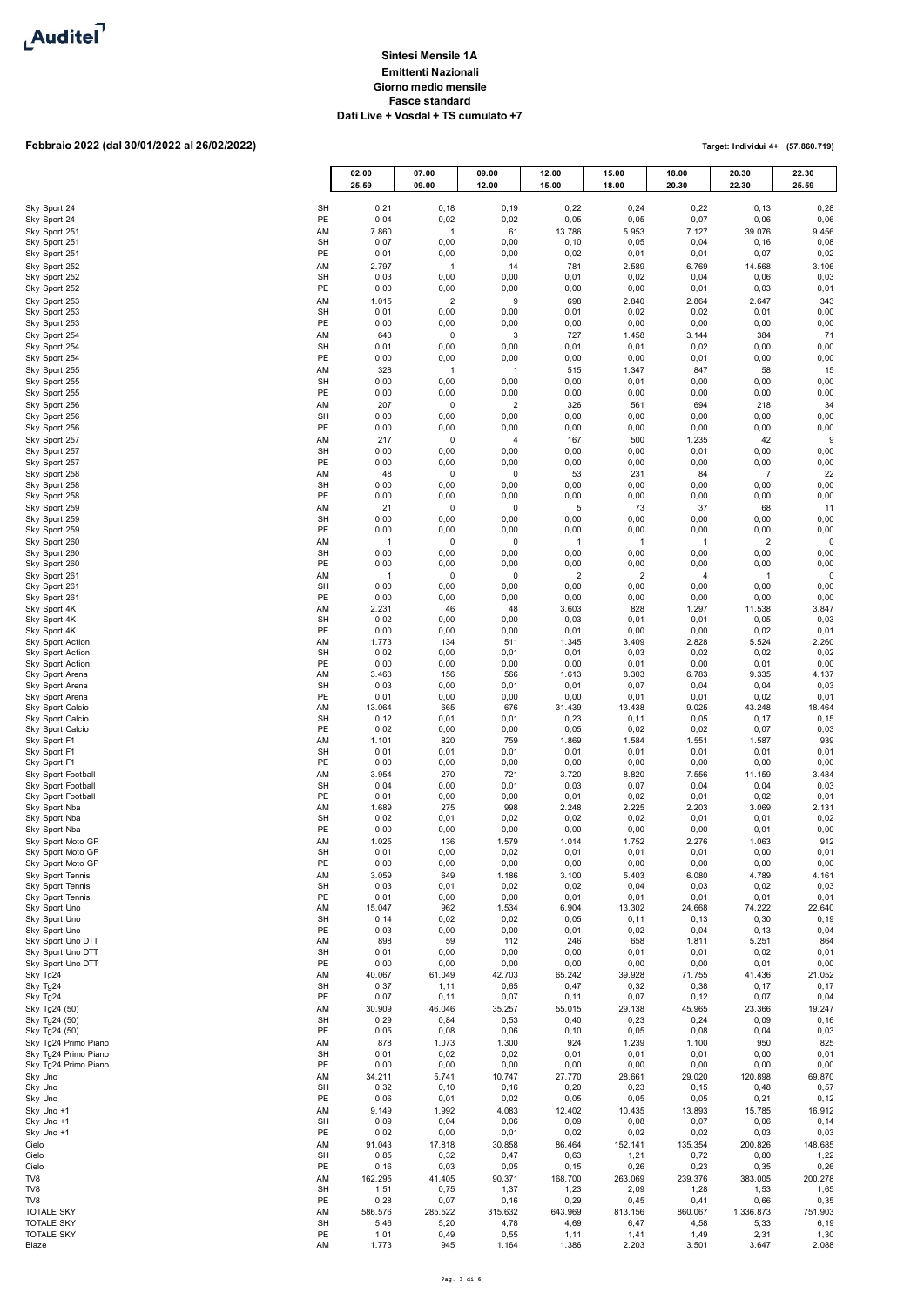

# **Febbraio 2022 (dal 30/01/2022 al 26/02/2022)**

|                                                                    |                 | 02.00<br>25.59    | 07.00<br>09.00    | 09.00<br>12.00      | 12.00<br>15.00    | 15.00<br>18.00      | 18.00<br>20.30  | 20.30<br>22.30    | 22.30<br>25.59   |
|--------------------------------------------------------------------|-----------------|-------------------|-------------------|---------------------|-------------------|---------------------|-----------------|-------------------|------------------|
|                                                                    |                 |                   |                   |                     |                   |                     |                 |                   |                  |
| Blaze<br>Blaze                                                     | <b>SH</b><br>PE | 0,02<br>0,00      | 0,02<br>0,00      | 0,02<br>0,00        | 0,01<br>0,00      | 0,02<br>0,00        | 0,02<br>0,01    | 0,01<br>0,01      | 0,02             |
| Crime+Investigation HD                                             | AM              | 5.389             | 2.879             | 4.190               | 4.864             | 6.236               | 6.271           | 8.401             | 0,00<br>9.248    |
| Crime+Investigation HD                                             | <b>SH</b>       | 0,05              | 0,05              | 0,06                | 0,04              | 0,05                | 0,03            | 0,03              | 0,08             |
| Crime+Investigation HD<br>History HD                               | PE<br>AM        | 0,01<br>2.704     | 0,00<br>1.379     | 0,01<br>1.103       | 0,01<br>2.214     | 0,01<br>3.422       | 0,01<br>3.339   | 0,01<br>5.569     | 0,02<br>4.584    |
| <b>History HD</b>                                                  | <b>SH</b>       | 0,03              | 0,03              | 0,02                | 0,02              | 0,03                | 0,02            | 0,02              | 0,04             |
| <b>History HD</b>                                                  | PE              | 0,00              | 0,00              | 0,00                | 0,00              | 0,01                | 0,01            | 0,01              | 0,01             |
| History +1<br>History +1                                           | AM<br><b>SH</b> | 1.555<br>0,01     | 1.129<br>0,02     | 841<br>0,01         | 1.251<br>0,01     | 2.501<br>0,02       | 1.970<br>0,01   | 1.811<br>0,01     | 2.376<br>0,02    |
| History +1                                                         | PE              | 0,00              | 0,00              | 0,00                | 0,00              | 0,00                | 0,00            | 0,00              | 0,00             |
| TOTALE A+E<br>TOTALE A+E                                           | AM<br><b>SH</b> | 11.421<br>0, 11   | 6.333<br>0, 12    | 7.298<br>0, 11      | 9.715<br>0,07     | 14.362<br>0, 11     | 15.081<br>0,08  | 19.428<br>0,08    | 18.296<br>0, 15  |
| TOTALE A+E                                                         | PE              | 0,02              | 0,01              | 0,01                | 0,02              | 0,02                | 0,03            | 0,03              | 0,03             |
| Dazn1                                                              | AM              | 14.053            | $\pmb{0}$         | 41                  | 25.382            | 28.832              | 26.948          | 45.365            | 4.688            |
| Dazn1<br>Dazn1                                                     | <b>SH</b><br>PE | 0, 13<br>0,02     | 0,00<br>0,00      | 0,00<br>0,00        | 0, 18<br>0,04     | 0,23<br>0,05        | 0, 14<br>0,05   | 0, 18<br>0,08     | 0,04<br>0,01     |
| Dazn2                                                              | AM              | 16.176            | $\pmb{0}$         | 0                   | 759               | 21.923              | 107.983         | 18.245            | 3.922            |
| Dazn2<br>Dazn <sub>2</sub>                                         | <b>SH</b><br>PE | 0, 15<br>0,03     | 0,00<br>0,00      | 0,00<br>0,00        | 0,01<br>0,00      | 0,17<br>0,04        | 0,58<br>0, 19   | 0,07<br>0,03      | 0,03<br>0,01     |
| Dazn3                                                              | AM              | 6.223             | $\pmb{0}$         | $\mathbf 0$         | 49                | 2.575               | 26.423          | 29.507            | 4.689            |
| Dazn3                                                              | <b>SH</b>       | 0,06              | 0,00              | 0,00                | 0,00              | 0,02                | 0, 14           | 0, 12             | 0,04             |
| Dazn3<br>Dazn4                                                     | PE<br>AM        | 0,01<br>1.395     | 0,00<br>0         | 0,00<br>0           | 0,00<br>66        | 0,00<br>1.421       | 0,05<br>79      | 0,05<br>11.185    | 0,01<br>1.842    |
| Dazn4                                                              | <b>SH</b>       | 0,01              | 0,00              | 0,00                | 0,00              | 0,01                | 0,00            | 0,04              | 0,02             |
| Dazn4                                                              | PE              | 0,00              | 0,00              | 0,00                | 0,00              | 0,00                | 0,00            | 0,02              | 0,00             |
| Dazn <sub>5</sub><br>Dazn5                                         | AM<br><b>SH</b> | 1.498<br>0,01     | 0<br>0,00         | 0<br>0,00           | 182<br>0,00       | 6.889<br>0,05       | 0<br>0,00       | 6.023<br>0,02     | 766<br>0,01      |
| Dazn <sub>5</sub>                                                  | PE              | 0,00              | 0,00              | 0,00                | 0,00              | 0,01                | 0,00            | 0,01              | 0,00             |
| Dazn6                                                              | AM              | 2.401             | 0                 | 0                   | $\pmb{0}$         | 612                 | 21.927          | 486               |                  |
| Dazn6<br>Dazn6                                                     | <b>SH</b><br>PE | 0,02<br>0,00      | 0,00<br>0,00      | 0,00<br>0,00        | 0,00<br>0,00      | 0,00<br>0,00        | 0, 12<br>0,04   | 0,00<br>0,00      | 0,00<br>0,00     |
| Dazn7                                                              | AM              | 6.719             | 0                 | 0                   | 0                 | 0                   | 1.044           | 63.635            | 8.965            |
| Dazn7<br>Dazn7                                                     | <b>SH</b><br>PE | 0,06<br>0,01      | 0,00<br>0,00      | 0,00<br>0,00        | 0,00<br>0,00      | 0,00<br>0,00        | 0,01<br>0,00    | 0,25<br>0, 11     | 0,07<br>0,02     |
| Dazn8                                                              | AM              | 0                 | 0                 | 0                   | 0                 | 0                   | 0               | 0                 | $\Omega$         |
| Dazn8                                                              | <b>SH</b>       | 0,00              | 0,00              | 0,00                | 0,00              | 0,00                | 0,00            | 0,00              | 0,00             |
| Dazn8<br>Dazn9                                                     | PE<br>AM        | 0,00<br>0         | 0,00<br>0         | 0,00<br>0           | 0,00<br>0         | 0,00<br>0           | 0,00<br>0       | 0,00<br>0         | 0,00<br>$\Omega$ |
| Dazn9                                                              | <b>SH</b>       | 0,00              | 0,00              | 0,00                | 0,00              | 0,00                | 0,00            | 0,00              | 0,00             |
| Dazn9<br>Dazn10                                                    | PE<br>AM        | 0,00<br>$\pmb{0}$ | 0,00<br>0         | 0,00<br>0           | 0,00<br>0         | 0,00<br>0           | 0,00<br>0       | 0,00<br>$\pmb{0}$ | 0,00<br>$\Omega$ |
| Dazn10                                                             | <b>SH</b>       | 0,00              | 0,00              | 0,00                | 0,00              | 0,00                | 0,00            | 0,00              | 0,00             |
| Dazn10                                                             | PE              | 0,00              | 0,00              | 0,00                | 0,00              | 0,00                | 0,00            | 0,00              | 0,00<br>$\Omega$ |
| Dazn11<br>Dazn11                                                   | AM<br><b>SH</b> | $\pmb{0}$<br>0,00 | $\pmb{0}$<br>0,00 | $\mathbf 0$<br>0,00 | $\pmb{0}$<br>0,00 | $\mathbf 0$<br>0,00 | 0<br>0,00       | $\pmb{0}$<br>0,00 | 0,00             |
| Dazn11                                                             | PE              | 0,00              | 0,00              | 0,00                | 0,00              | 0,00                | 0,00            | 0,00              | 0,00<br>$\Omega$ |
| Dazn12<br>Dazn12                                                   | AM<br><b>SH</b> | 0<br>0,00         | 0<br>0,00         | 0<br>0,00           | 0<br>0,00         | $\mathbf 0$<br>0,00 | 0<br>0,00       | $\pmb{0}$<br>0,00 | 0,00             |
| Dazn12                                                             | PE              | 0,00              | 0,00              | 0,00                | 0,00              | 0,00                | 0,00            | 0,00              | 0,00             |
| Dazn13<br>Dazn13                                                   | AM<br><b>SH</b> | 0<br>0,00         | 0<br>0,00         | 0<br>0,00           | 0<br>0,00         | 0<br>0,00           | 0<br>0,00       | 0<br>0,00         | $\Omega$<br>0,00 |
| Dazn13                                                             | PE              | 0,00              | 0,00              | 0,00                | 0,00              | 0,00                | 0,00            | 0,00              | 0,00             |
| Dazn14<br>Dazn14                                                   | AM<br><b>SH</b> | 0<br>0,00         | 0<br>0,00         | 0<br>0,00           | 0<br>0,00         | 0<br>0,00           | 0<br>0,00       | $\pmb{0}$<br>0,00 | $\Omega$<br>0,00 |
| Dazn14                                                             | PE              | 0,00              | 0,00              | 0,00                | 0,00              | 0,00                | 0,00            | 0,00              | 0,00             |
| Dazn15<br>Dazn15                                                   | AM<br><b>SH</b> | 0<br>0,00         | 0<br>0,00         | 0<br>0,00           | 0<br>0,00         | $\mathbf 0$<br>0,00 | 0<br>0,00       | 0<br>0,00         | 0,00             |
| Dazn15                                                             | PE              | 0,00              | 0,00              | 0,00                | 0,00              | 0,00                | 0,00            | 0,00              | 0,00             |
| Dazn16<br>Dazn16                                                   | AM<br><b>SH</b> | 0<br>0,00         | $\pmb{0}$<br>0,00 | $\mathbf 0$<br>0,00 | 0<br>0,00         | $\mathbf 0$<br>0,00 | 0<br>0,00       | $\pmb{0}$<br>0,00 | $\Omega$<br>0,00 |
| Dazn16                                                             | PE              | 0,00              | 0,00              | 0,00                | 0,00              | 0,00                | 0,00            | 0,00              | 0,00             |
| TOTALE DAZN<br>TOTALE DAZN                                         | AM<br><b>SH</b> | 48.465<br>0,45    | 0<br>0,00         | 41<br>0,00          | 26.438<br>0, 19   | 62.251<br>0,50      | 184.404<br>0,98 | 174.446<br>0,70   | 24.873<br>0,20   |
| TOTALE DAZN                                                        | PE              | 0,08              | 0,00              | 0,00                | 0,05              | 0, 11               | 0,32            | 0,30              | 0,04             |
| DeAKids                                                            | AM              | 1.007             | 4.247             | 762                 | 1.301             | 987                 | 1.213           | 1.060             | 211              |
| DeAKids<br>DeAKids                                                 | <b>SH</b><br>PE | 0,01<br>0,00      | 0,08<br>0,01      | 0,01<br>0,00        | 0,01<br>0,00      | 0,01<br>0,00        | 0,01<br>0,00    | 0,00<br>0,00      | 0,00<br>0,00     |
| DeAKids +1 / Masha&Orso Channel                                    | AM              | 453               | 366               | 354                 | 220               | 467                 | 1.568           | 1.472             | 44               |
| DeAKids +1 / Masha&Orso Channel<br>DeAKids +1 / Masha&Orso Channel | <b>SH</b><br>PE | 0,00<br>0,00      | 0,01<br>0,00      | 0,01<br>0,00        | 0,00<br>0,00      | 0,00<br>0,00        | 0,01<br>0,00    | 0,01<br>0,00      | 0,00<br>0,00     |
| DeA Junior                                                         | AM              | 6.236             | 10.364            | 11.688              | 11.054            | 7.468               | 9.509           | 4.915             | 858              |
| DeA Junior<br>DeA Junior                                           | <b>SH</b><br>PE | 0,06<br>0,01      | 0, 19<br>0,02     | 0, 18<br>0,02       | 0,08<br>0,02      | 0,06<br>0,01        | 0,05<br>0,02    | 0,02<br>0,01      | 0,01<br>0,00     |
| TOTALE DE AGOSTINI EDITORE                                         | AM              | 7.696             | 14.978            | 12.803              | 12.575            | 8.922               | 12.290          | 7.447             | 1.113            |
| TOTALE DE AGOSTINI EDITORE                                         | <b>SH</b>       | 0,07              | 0,27              | 0, 19               | 0,09              | 0,07                | 0,07            | 0,03              | 0,01             |
| TOTALE DE AGOSTINI EDITORE<br>Discovery Channel                    | PE<br>AM        | 0,01<br>3.939     | 0,03<br>1.063     | 0,02<br>1.516       | 0,02<br>5.296     | 0,02<br>7.994       | 0,02<br>6.884   | 0,01<br>5.573     | 0,00<br>4.847    |
| Discovery Channel                                                  | <b>SH</b>       | 0,04              | 0,02              | 0,02                | 0,04              | 0,06                | 0,04            | 0,02              | 0,04             |
| Discovery Channel<br>Discovery Channel +1                          | PE<br>AM        | 0,01<br>1.621     | 0,00<br>824       | 0,00<br>884         | 0,01<br>1.839     | 0,01<br>2.400       | 0,01<br>2.608   | 0,01<br>2.471     | 0,01<br>2.308    |
| Discovery Channel +1                                               | <b>SH</b>       | 0,02              | 0,02              | 0,01                | 0,01              | 0,02                | 0,01            | 0,01              | 0,02             |
| Discovery Channel +1                                               | PE              | 0,00              | 0,00              | 0,00                | 0,00              | 0,00                | 0,00            | 0,00              | 0,00             |
| <b>Discovery Science</b><br><b>Discovery Science</b>               | AM<br><b>SH</b> | 1.998<br>0,02     | 855<br>0,02       | 965<br>0,01         | 1.488<br>0,01     | 2.452<br>0,02       | 3.214<br>0,02   | 2.725<br>0,01     | 4.071<br>0,03    |
| Discovery Science                                                  | PE              | 0,00              | 0,00              | 0,00                | 0,00              | 0,00                | 0,01            | 0,00              | 0,01             |
| Dmax<br>Dmax                                                       | AM<br><b>SH</b> | 89.214<br>0,83    | 40.311<br>0,73    | 64.682<br>0,98      | 104.567<br>0,76   | 151.800<br>1,21     | 148.224<br>0,79 | 147.550<br>0,59   | 84.424<br>0,69   |
| Dmax                                                               | PE              | 0, 15             | 0,07              | 0, 11               | 0, 18             | 0,26                | 0,26            | 0,26              | 0, 15            |
| Eurosport/HD<br>Eurosport/HD                                       | AM<br><b>SH</b> | 20.898<br>0, 19   | 16.202<br>0,29    | 37.097<br>0,56      | 60.125<br>0,44    | 24.205<br>0, 19     | 14.382<br>0,08  | 10.005<br>0,04    | 5.813<br>0,05    |
| Eurosport/HD                                                       | PE              | 0,04              | 0,03              | 0,06                | 0, 10             | 0,04                | 0,02            | 0,02              | 0,01             |
| Eurosport 2                                                        | AM              | 11.899            | 7.839             | 12.184              | 22.262            | 19.579              | 15.408          | 17.522            | 6.650            |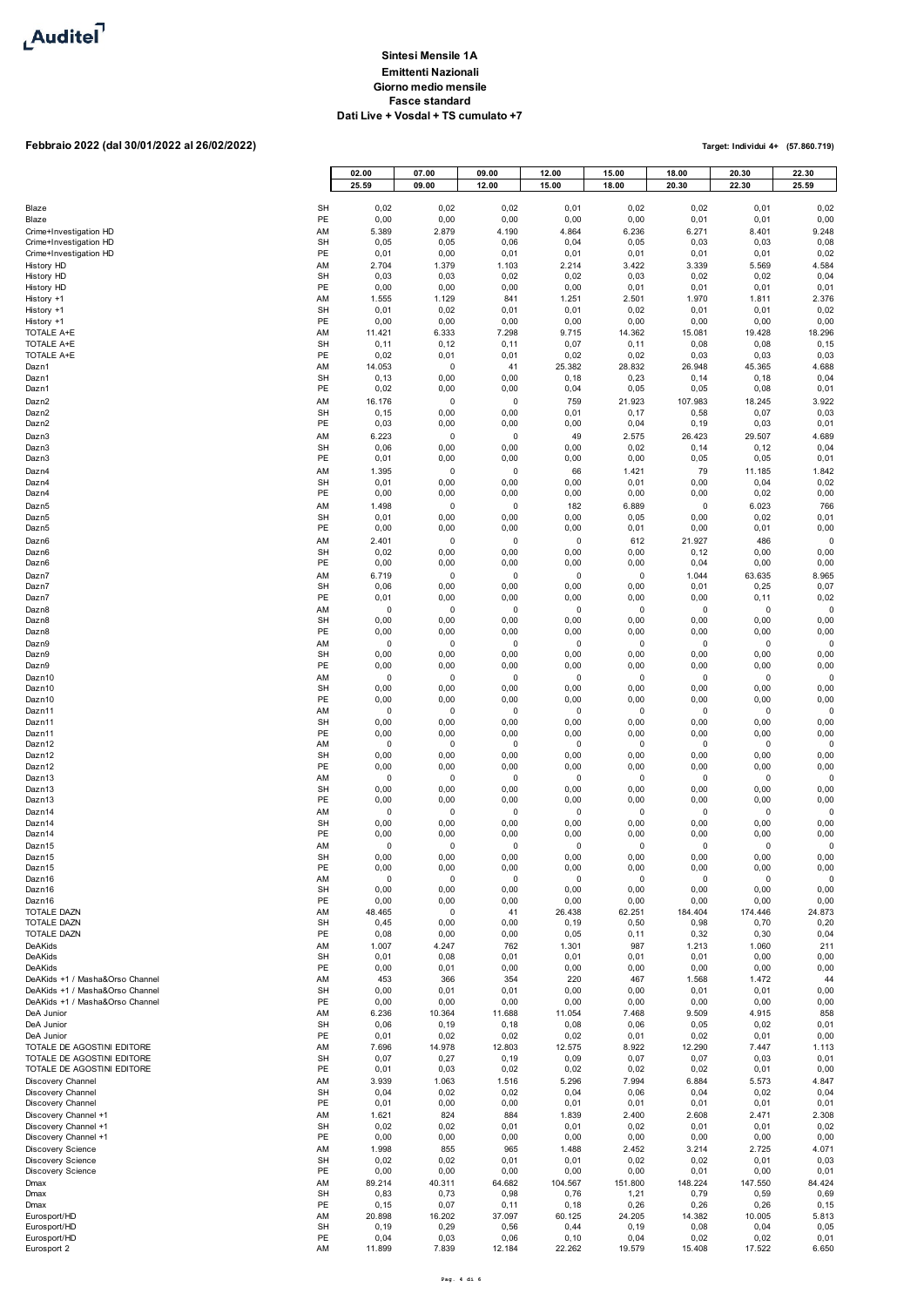

# **Febbraio 2022 (dal 30/01/2022 al 26/02/2022)**

|                                                                                    |                 | 02.00           | 07.00           | 09.00          | 12.00            | 15.00           | 18.00           | 20.30           | 22.30           |
|------------------------------------------------------------------------------------|-----------------|-----------------|-----------------|----------------|------------------|-----------------|-----------------|-----------------|-----------------|
|                                                                                    |                 | 25.59           | 09.00           | 12.00          | 15.00            | 18.00           | 20.30           | 22.30           | 25.59           |
| Eurosport 2                                                                        | <b>SH</b>       | 0, 11           | 0, 14           | 0, 18          | 0, 16            | 0, 16           | 0,08            | 0,07            | 0,05            |
| Eurosport 2                                                                        | PE              | 0,02            | 0,01            | 0,02           | 0,04             | 0,03            | 0,03            | 0,03            | 0,01            |
| Food Network<br>Food Network                                                       | AM<br><b>SH</b> | 49.908<br>0,46  | 21.047<br>0,38  | 47.255<br>0,72 | 55.007<br>0,40   | 71.120<br>0,57  | 71.069<br>0,38  | 69.033<br>0,28  | 56.217<br>0,46  |
| Food Network                                                                       | PE              | 0,09            | 0,04            | 0,08           | 0, 10            | 0, 12           | 0, 12           | 0, 12           | 0, 10           |
| Frisbee                                                                            | AM              | 41.545          | 49.511          | 45.358         | 63.521           | 63.700          | 83.210          | 49.840          | 17.864          |
| Frisbee<br>Frisbee                                                                 | <b>SH</b><br>PE | 0,39<br>0,07    | 0,90<br>0,09    | 0,69<br>0,08   | 0,46<br>0, 11    | 0,51<br>0, 11   | 0,44<br>0, 14   | 0,20<br>0,09    | 0, 15<br>0,03   |
| Giallo                                                                             | AM              | 91.455          | 30.123          | 34.712         | 77.263           | 138.433         | 143.209         | 213.864         | 128.722         |
| Giallo                                                                             | <b>SH</b>       | 0,85            | 0,55            | 0,53           | 0,56             | 1,10            | 0,76            | 0,85            | 1,06            |
| Giallo                                                                             | PE<br>AM        | 0, 16<br>41.834 | 0,05<br>41.601  | 0,06           | 0, 13            | 0,24            | 0,25            | 0,37            | 0,22            |
| K <sub>2</sub><br>K <sub>2</sub>                                                   | <b>SH</b>       | 0,39            | 0,76            | 31.350<br>0,47 | 47.078<br>0,34   | 57.942<br>0,46  | 79.712<br>0,42  | 59.999<br>0,24  | 44.163<br>0,36  |
| K <sub>2</sub>                                                                     | PE              | 0,07            | 0,07            | 0,05           | 0,08             | 0, 10           | 0, 14           | 0, 10           | 0,08            |
| Motor Trend (ex Focus fino al 28/04/18)                                            | AM              | 43.233          | 24.054          | 33.494         | 42.518           | 54.749          | 71.080          | 76.920          | 49.722          |
| Motor Trend (ex Focus fino al 28/04/18)<br>Motor Trend (ex Focus fino al 28/04/18) | <b>SH</b><br>PE | 0,40<br>0,07    | 0,44<br>0,04    | 0,51<br>0,06   | 0,31<br>0,07     | 0,44<br>0,09    | 0,38<br>0, 12   | 0,31<br>0, 13   | 0,41<br>0,09    |
| Nove                                                                               | AM              | 162.371         | 98.841          | 113.858        | 172.972          | 204.172         | 207.293         | 374.805         | 208.795         |
| Nove                                                                               | <b>SH</b>       | 1,51            | 1,80            | 1,72           | 1,26             | 1,63            | 1, 10           | 1,49            | 1,72            |
| Nove<br>Real Time                                                                  | PE<br>AM        | 0,28<br>120.819 | 0, 17<br>39.548 | 0,20<br>55.777 | 0, 30<br>124.126 | 0,35<br>105.256 | 0,36<br>173.822 | 0,65<br>271.660 | 0,36<br>202.414 |
| Real Time                                                                          | <b>SH</b>       | 1, 13           | 0,72            | 0,84           | 0,90             | 0,84            | 0,93            | 1,08            | 1,67            |
| Real Time                                                                          | PE              | 0,21            | 0,07            | 0, 10          | 0,21             | 0, 18           | 0,30            | 0,47            | 0,35            |
| HGTV - Home & Garden<br>HGTV - Home & Garden                                       | AM              | 44.527          | 23.115          | 34.088         | 51.605           | 57.099          | 55.531          | 65.114          | 66.236          |
| HGTV - Home & Garden                                                               | <b>SH</b><br>PE | 0,41<br>0,08    | 0,42<br>0,04    | 0,52<br>0,06   | 0,38<br>0,09     | 0,45<br>0, 10   | 0,30<br>0, 10   | 0,26<br>0, 11   | 0,54<br>0,11    |
| <b>TOTALE DISCOVERY</b>                                                            | AM              | 725.262         | 394.936         | 513.219        | 829.665          | 960.900         | 1.075.648       | 1.367.081       | 882.247         |
| <b>TOTALE DISCOVERY</b>                                                            | <b>SH</b>       | 6,76            | 7,19            | 7,77           | 6,04             | 7,65            | 5,73            | 5,45            | 7,26            |
| TOTALE DISCOVERY<br>Radiofreccia                                                   | PE<br>AM        | 1,25<br>4.921   | 0,68<br>9.664   | 0,89<br>6.677  | 1,43<br>4.181    | 1,66<br>6.256   | 1,86<br>9.455   | 2,36<br>5.020   | 1,52<br>2.885   |
| Radiofreccia                                                                       | <b>SH</b>       | 0,05            | 0, 18           | 0, 10          | 0,03             | 0,05            | 0,05            | 0,02            | 0,02            |
| Radiofreccia                                                                       | PE              | 0,01            | 0,02            | 0,01           | 0,01             | 0,01            | 0,02            | 0,01            | 0,00            |
| Radio Zeta                                                                         | AM              | 387             | 143             | 780            | 650              | 691             | 556             | 342             | 145             |
| Radio Zeta<br>Radio Zeta                                                           | <b>SH</b><br>PE | 0,00<br>0,00    | 0,00<br>0,00    | 0,01<br>0,00   | 0,00<br>0,00     | 0,01<br>0,00    | 0,00<br>0,00    | 0,00<br>0,00    | 0,00<br>0,00    |
| Rtl 102.5                                                                          | AM              | 14.261          | 15.524          | 33.507         | 24.024           | 17.969          | 16.283          | 9.126           | 5.612           |
| Rtl 102.5                                                                          | <b>SH</b>       | 0, 13           | 0,28            | 0,51           | 0, 17            | 0, 14           | 0,09            | 0,04            | 0,05            |
| Rtl 102.5                                                                          | PE<br>AM        | 0,02<br>19.569  | 0,03<br>25.332  | 0,06           | 0,04             | 0,03            | 0,03            | 0,02            | 0,01<br>8.641   |
| TOTALE RTL102.5<br>TOTALE RTL102.5                                                 | <b>SH</b>       | 0, 18           | 0,46            | 40.964<br>0,62 | 28.854<br>0,21   | 24.916<br>0,20  | 26.294<br>0, 14 | 14.488<br>0,06  | 0,07            |
| TOTALE RTL102.5                                                                    | PE              | 0,03            | 0,04            | 0,07           | 0,05             | 0,04            | 0,05            | 0,03            | 0,01            |
| Fox HD                                                                             | AM              | 5.963           | 1.560           | 3.171          | 9.865            | 8.173           | 10.564          | 7.419           | 7.836           |
| Fox HD<br>Fox HD                                                                   | <b>SH</b><br>PE | 0,06<br>0,01    | 0,03<br>0,00    | 0,05<br>0,01   | 0,07<br>0,02     | 0,07<br>0,01    | 0,06<br>0,02    | 0,03<br>0,01    | 0,06<br>0,01    |
| $For +1$                                                                           | AM              | 3.141           | 574             | 1.897          | 6.889            | 4.092           | 3.688           | 3.061           | 4.839           |
| $For +1$                                                                           | <b>SH</b>       | 0,03            | 0,01            | 0,03           | 0,05             | 0,03            | 0,02            | 0,01            | 0,04            |
| $For +1$                                                                           | PE              | 0,01<br>2.262   | 0,00<br>576     | 0,00           | 0,01             | 0,01            | 0,01            | 0,01            | 0,01            |
| National Geographic<br>National Geographic                                         | AM<br><b>SH</b> | 0,02            | 0,01            | 823<br>0,01    | 2.452<br>0,02    | 2.716<br>0,02   | 3.272<br>0,02   | 4.868<br>0,02   | 3.828<br>0,03   |
| National Geographic                                                                | PE              | 0,00            | 0,00            | 0,00           | 0,00             | 0,00            | 0,01            | 0,01            | 0,01            |
| National Geographic +1                                                             | AM              | 1.583           | 767             | 1.088          | 1.372            | 1.738           | 2.369           | 3.124           | 2.743           |
| National Geographic +1<br>National Geographic +1                                   | <b>SH</b><br>PE | 0,01<br>0,00    | 0,01<br>0,00    | 0,02<br>0,00   | 0,01<br>0,00     | 0,01<br>0,00    | 0,01<br>0,00    | 0,01<br>0,01    | 0,02<br>0,00    |
| National Geographic Wild                                                           | AM              | 2.359           | 589             | 1.215          | 2.982            | 3.779           | 3.450           | 4.824           | 3.189           |
| National Geographic Wild                                                           | <b>SH</b>       | 0,02            | 0,01            | 0,02           | 0,02             | 0,03            | 0,02            | 0,02            | 0,03            |
| National Geographic Wild<br>National Geographic Wild +1                            | PE              | 0,00            | 0,00            | 0,00           | 0,01             | 0,01            | 0,01            | 0,01            | 0,01            |
| National Geographic Wild +1                                                        | AM<br><b>SH</b> | 2.058<br>0,02   | 567<br>0,01     | 975<br>0,01    | 2.619<br>0,02    | 4.617<br>0,04   | 2.373<br>0,01   | 3.248<br>0,01   | 2.532<br>0,02   |
| National Geographic Wild +1                                                        | PE              | 0,00            | 0,00            | 0,00           | 0,00             | 0,01            | 0,00            | 0,01            | 0,00            |
| TOTALE THE WALT DISNEY COMPANY                                                     | AM              | 17.365          | 4.633           | 9.170          | 26.180           | 25.115          | 25.716          | 26.544          | 24.967          |
| TOTALE THE WALT DISNEY COMPANY<br>TOTALE THE WALT DISNEY COMPANY                   | <b>SH</b><br>PE | 0, 16<br>0,03   | 0,08<br>0,01    | 0, 14<br>0,02  | 0, 19<br>0,05    | 0,20<br>0,04    | 0, 14<br>0,04   | 0, 11<br>0,05   | 0,21<br>0,04    |
| Boomerang                                                                          | AM              | 1.054           | 1.244           | 2.262          | 953              | 1.142           | 2.173           | 1.491           | 91              |
| Boomerang                                                                          | <b>SH</b>       | 0,01            | 0,02            | 0,03           | 0,01             | 0,01            | 0,01            | 0,01            | 0,00            |
| Boomerang                                                                          | PE              | 0,00            | 0,00            | 0,00           | 0,00             | 0,00            | 0,00            | 0,00            | 0,00            |
| Boomerang +1<br>Boomerang +1                                                       | AM<br><b>SH</b> | 441<br>0,00     | 1.062<br>0,02   | 596<br>0,01    | 253<br>0,00      | 212<br>0,00     | 1.182<br>0,01   | 874<br>0,00     | 148<br>0,00     |
| Boomerang +1                                                                       | PE              | 0,00            | 0,00            | 0,00           | 0,00             | 0,00            | 0,00            | 0,00            | 0,00            |
| Cartoon Network                                                                    | AM              | 1.423           | 746             | 943            | 1.424            | 2.037           | 2.606           | 3.430           | 1.073           |